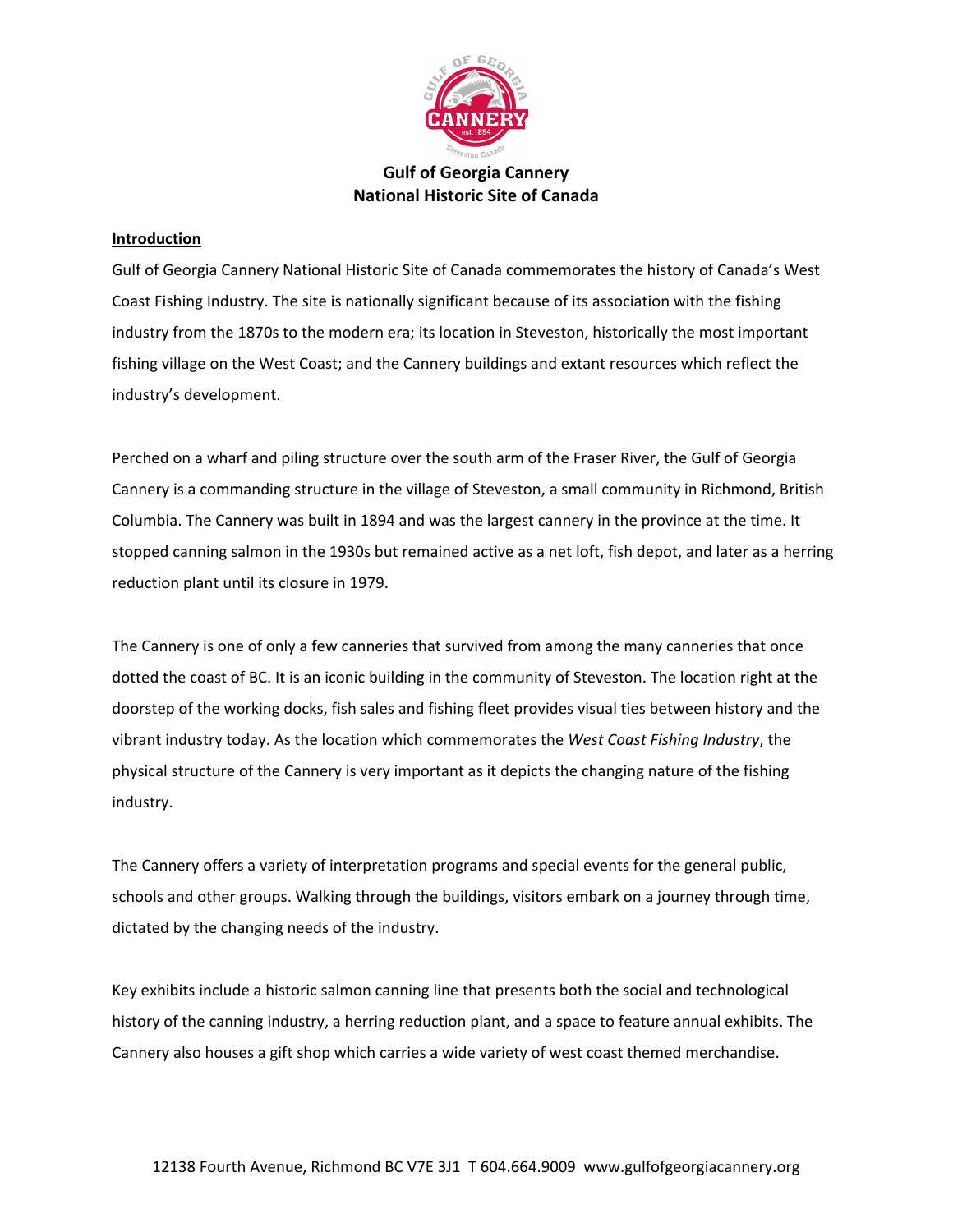

## **Gulf of Georgia Cannery Society**

In 1975, members of the Steveston Historical Society started on the long road that led to the Gulf of Georgia Cannery becoming a National Historic Site and the active museum that it is today. All levels of the government were approached and, in 1976, the Historic Sites and Monuments Board of Parks Canada gave the National Historic Sites designation to the building.

 The same group then helped form the Gulf of Georgia Cannery Society, which was incorporated in 1986. This group has played an integral role in the conservation and presentation of the site throughout the Cannery's evolution from closed fishing plant, to commemorated buildings, to public heritage attraction. The Society assumed full operational responsibility for the Cannery in 2000, through an agreement with Parks Canada; a role which continues to present.

The Gulf of Georgia Cannery NHSC is one of a few Parks Canada sites that are managed by a non‐profit society. The Society is responsible for all day-to-day aspects of the site's operations including visitor services, interpretation, programming, marketing, collections management and ongoing maintenance. Parks Canada retains responsibility for major repairs and renovations, permanent exhibit redevelopment, setting user fees, and developing and implementing guidelines for conservation and maintenance of the historic fabric. Together, the Gulf of Georgia Cannery Society and Parks Canada, work to preserve, present and promote the history of the Cannery and the *West Coast Fishing Industry*.

### **Permanent Exhibits**

The historic salmon **Canning Line** exhibit demonstrates the process of canning with 1930's to 1950's era machinery. See and hear how salmon was processed from receiving floor to can, and learn about the cannery workers who were tasked with each position along the line. Interactive displays and videos will enhance the canning line story; machine demonstrations are also offered during the peak summer season, where the belts and gears of the machines spring to life (at a safe one-tenth of the original speed).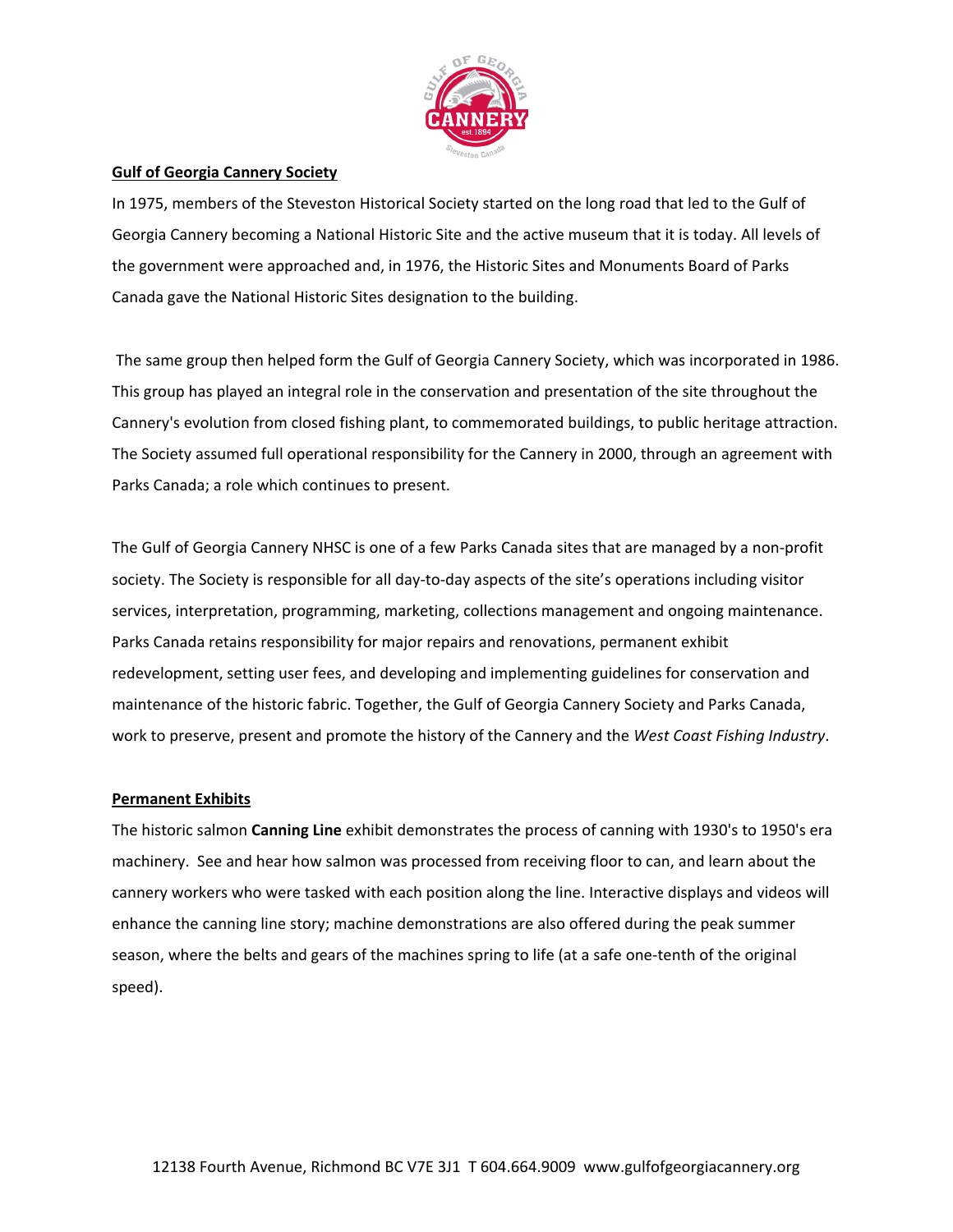

The **Herring Reduction Plant** features the machinery and processes of herring reduction, which took place inside the Gulf of Georgia Cannery from the 1940's to 1979, when the plant closed down. See the larger than life machinery which once processed the herring into nutrient-rich fish meal and fish oil.

## **Feature Exhibit**

The Cannery presents a new feature exhibit on an annual or bi‐annual basis. The current feature exhibit, on display from May 2019 to 2021, is *The Label Unwrapped: The History of Canned Salmon Labels***.** This exhibit explores some of the colourful and thought‐provoking labels from salmon canneries throughout British Columbia. *The Label Unwrapped* is a visual feast. This imaginative, multi‐ coloured and interactive exhibit features giant cans and a life‐size comic book to allow the visitor to explore the label artwork. The exhibit also considers big ideas like Canadian identity, patriotism, and creative advertising to children. Through interactive displays and colourful imagery, the exhibit provides a visual, hands‐on experience that can be enjoyed by visitors of all ages and backgrounds.

### **Collections**

The Gulf of Georgia Cannery Society cares for over 7,500 artifacts in two collections: one belonging to Parks Canada, and the other to the Society. In addition to these objects, there is an archive of historic documents, images, sound recordings, and reference books. Collectively, these items tell the story of the West Coast fishing industry, and reflect the people, places, and events that were integral to this history.

### **Visitors**

Annual attendance is approximately 60,000 visitors, with the summer tourist months of July and August traditionally being the busiest. Special events draw most of our visitors, with total attendance exceeding 27,000. Over 5,000 students visit annually on School Programs to the Cannery, with 6 different programs currently on offer for students ages Kindergarten to Grade 8. The Cannery is also host to a number of tours for special interest groups, and rental events.